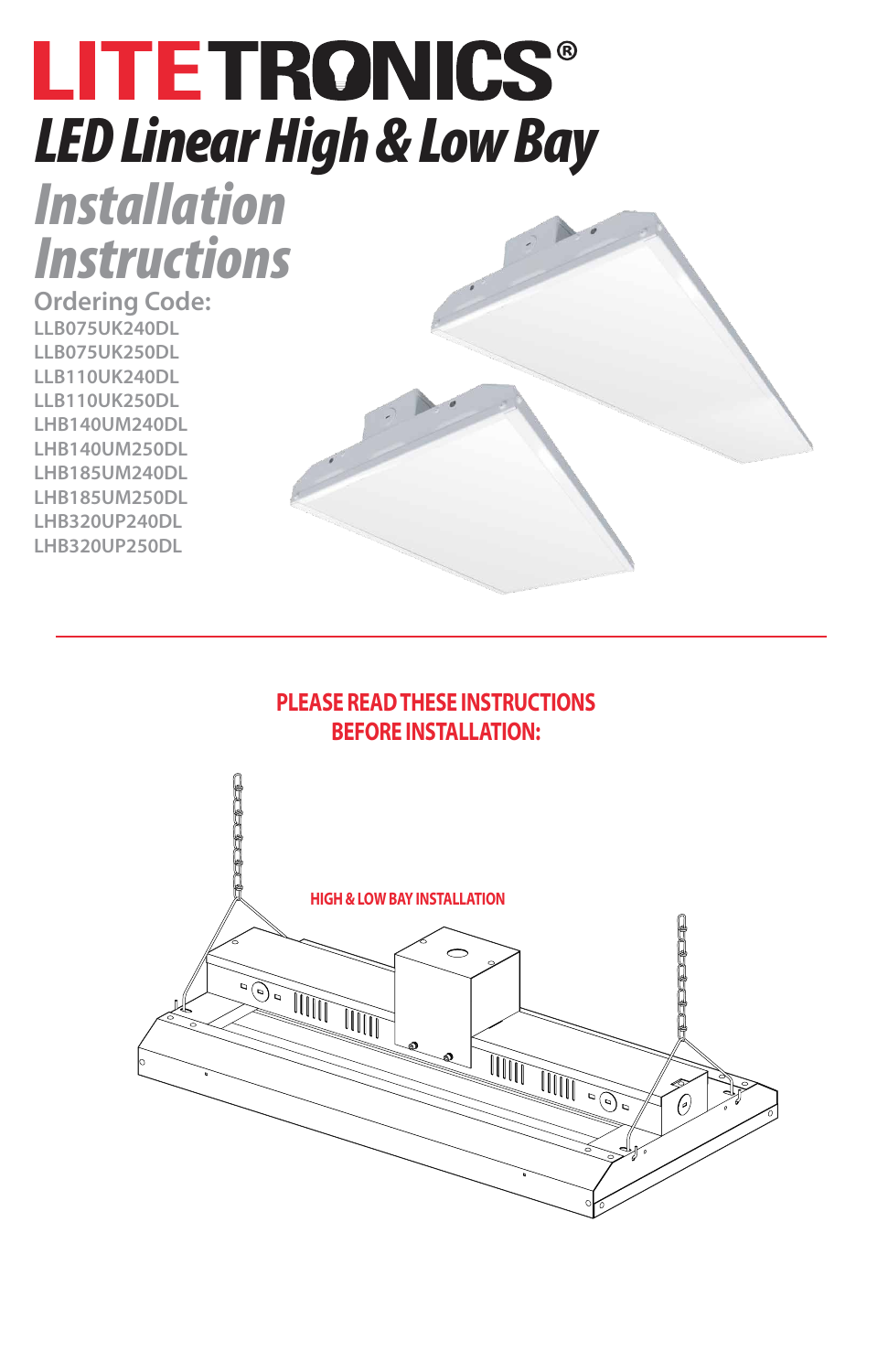#### **INTRODUCTION & TABLE OF CONTENTS**

Ordering Code : LLBXXXUX2XXDL and LHBXXXUX2XXDL

#### **SAFETY INSTRUCTIONS AND WARNINGS**

#### **WARNING:**

Risk of fire or electric shock. Linear High Bay or Low Bay luminaire installation requires knowledge of luminaires electrical systems. If not qualified, do not attempt installation. Contact a qualified electrician.

Be certain electrical power is OFF before and during installation and maintenance. Linear High Bay or Low Bay luminaire must be connected to a wiring system with an equipment – grounding conductor. Make sure the supply voltage is same as the rated luminaire voltage

Only those open holes indicated in the photographs and/or drawings may be made or altered as a result of this fixture installation. Do not leave any other open holes in an enclosure of wiring or electrical components.

To prevent wiring damage or abrasion, do not expose wiring to edges of sheet metal or sharp objects.

No user serviceable parts inside of Linear High Bay or Low Bay Lumiaire.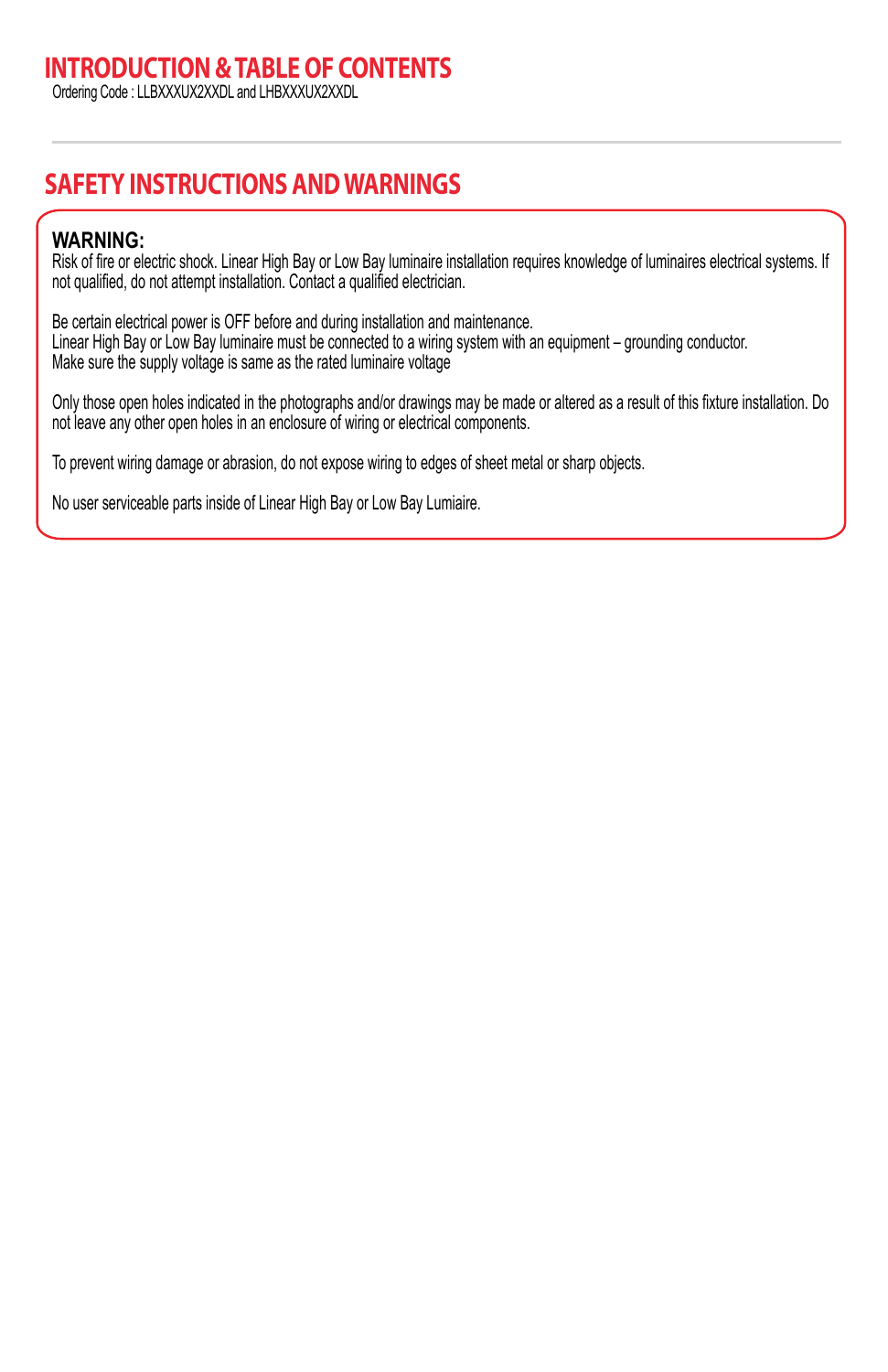## **TOOLS TYPICALLY USED FOR INSTALLATIONS**



#### **WHAT COMES IN THE BOX**

#### **LED Linear High or Low Bay base product comes with following standard parts:**



(1) LED Linear High Bay or Low Bay







(4) Junction Box (4) Lock Washers (4) Washers Allen Screws (M6x26mm)



with Plug





(2) Junction Box Covers



(4) Junction Box Cover Screws (M4x10mm)



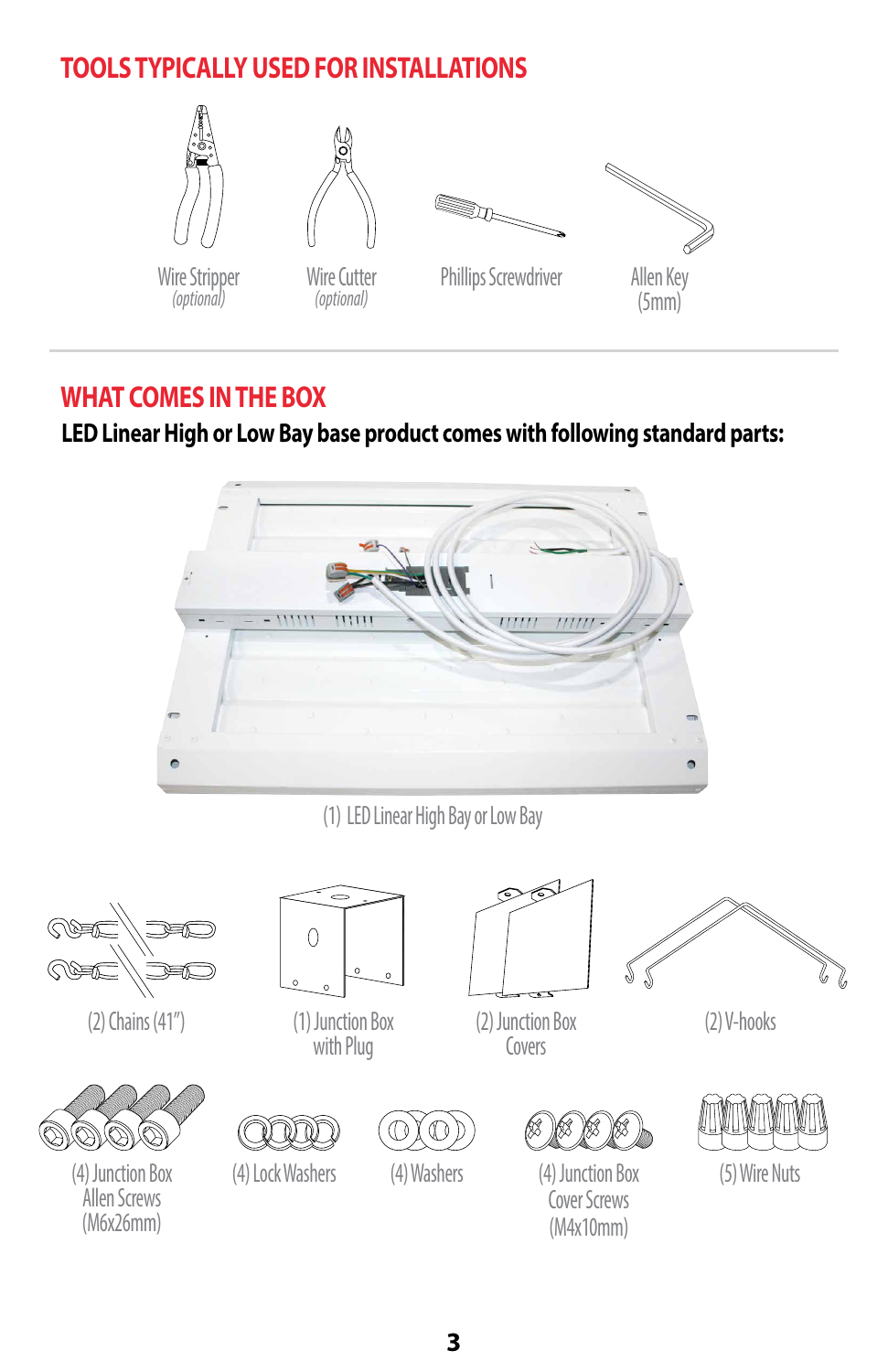# **Section 1**

#### LINEAR HIGH & LOW BAY FIXTURE INSTALL

#### READ ALL INSTRUCTIONS BEFORE BEGINNING INSTALLATION

**1.** Carefully unpack the fixture from its packaging. Inspect product for defects due to shipping.

**2.** Turn off power at circuit breaker.

**3.** Pre-attach the provided chains securely to the included V-hooks, then insert the V-hooks into the slotted holes. Hook from inside out (as shown) on top of both ends of fixture.







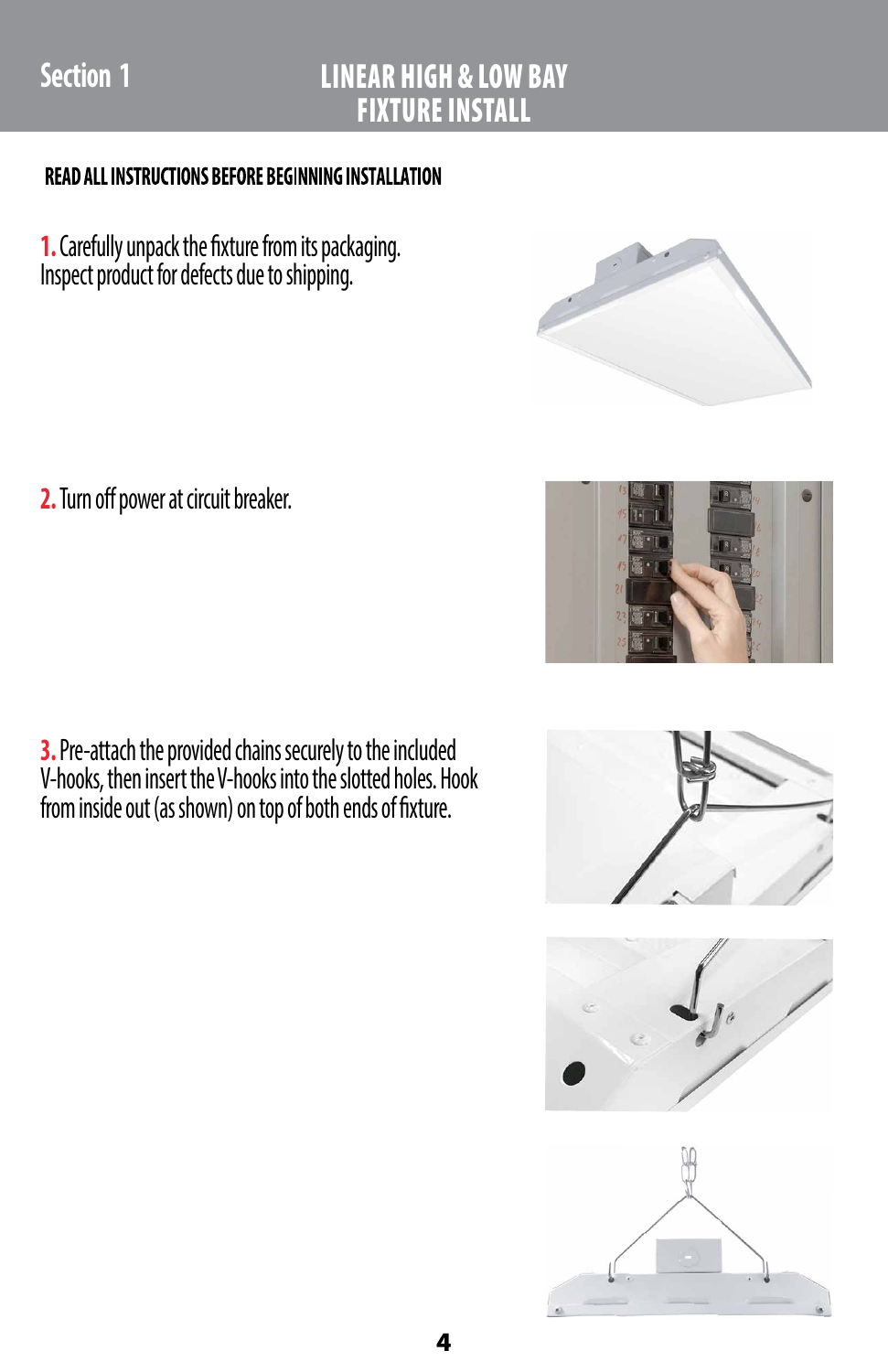**4.** Attach conduit to junction box by tightening conduit nut to box.

**5.** Make wiring connections (see wiring diagram below). Note: Connect dimming wires with wire nut if not using for dimming function.





**6.** Place junction box on the fixture. Align screw holes. Attach the box to the fixture on both sides using the provided allen screws and washers.



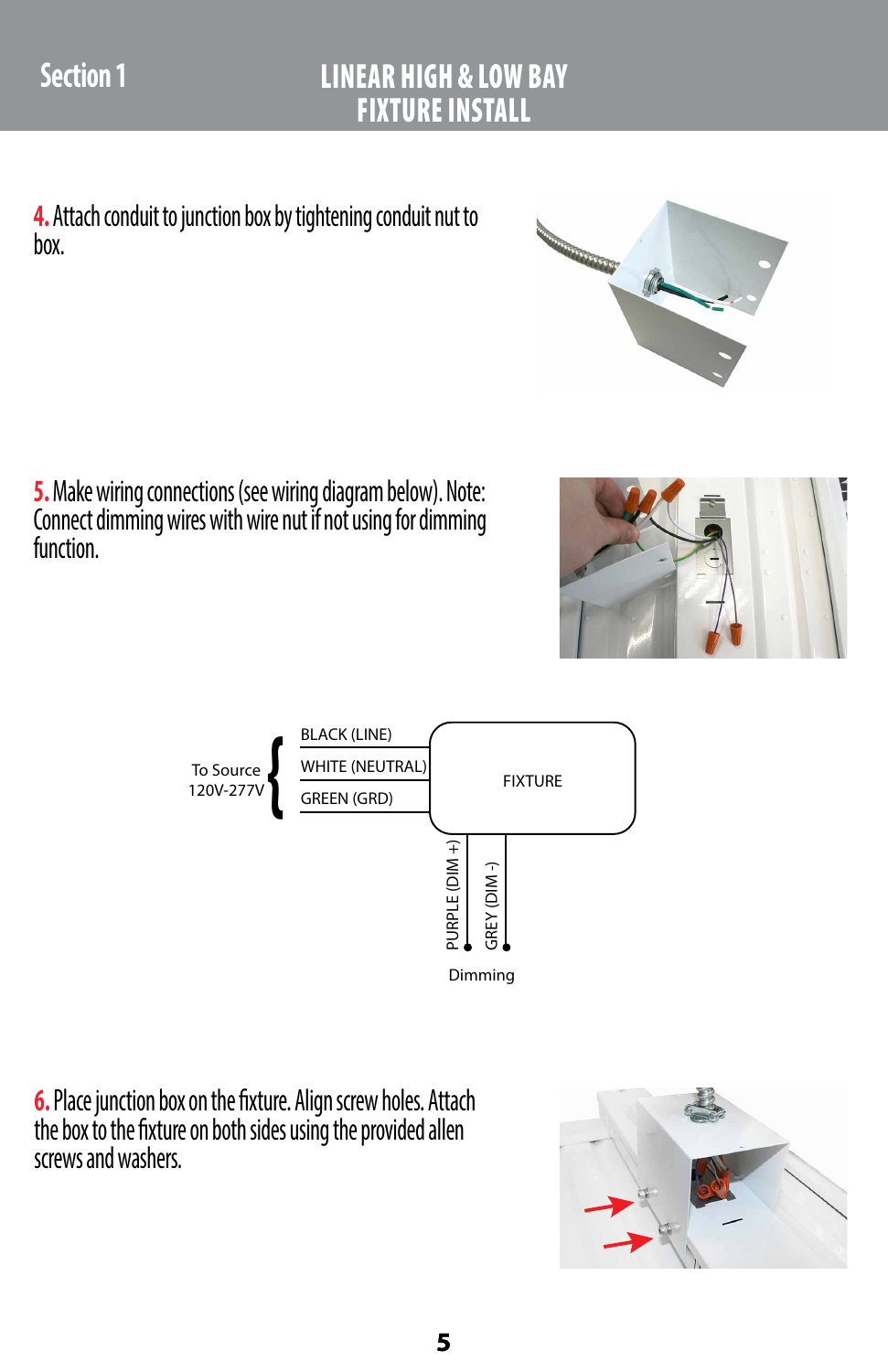## LINEAR HIGH & LOW BAY FIXTURE INSTALL

**7.** Once the connections are made, attach both covers to the junction box using the provided hardware.



**8.** Restore power at circuit breaker and enjoy your new energy efficient LED lighting.